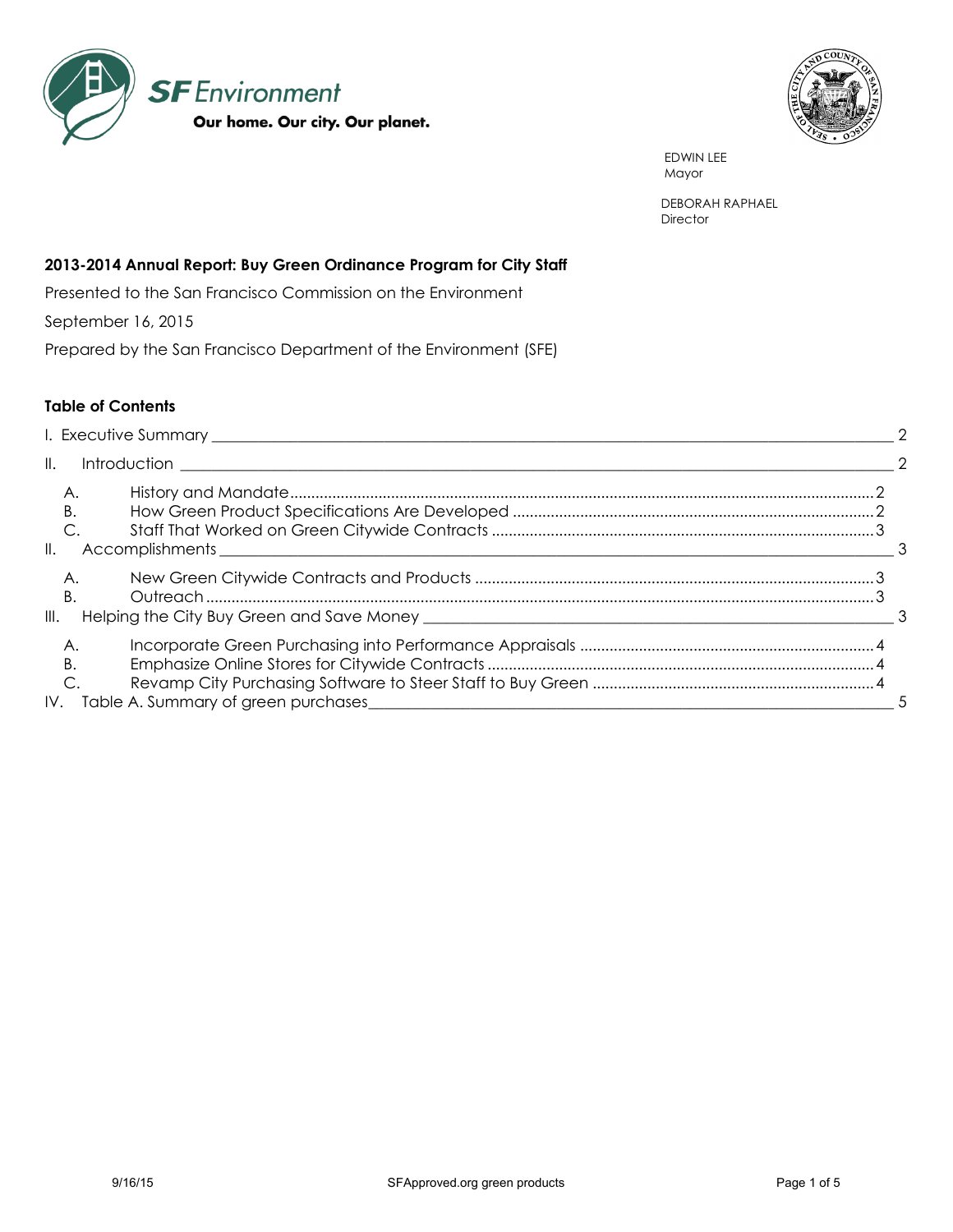## <span id="page-1-0"></span>**I. Executive Summary**

Environmentally preferable or "green" products are less toxic, more energy efficient and made with higher levels of recycled or recyclable materials. By ordinance, City departments are required to purchase green products in certain product categories. The Department of the Environment (SFE) and Office of Contract Administration (OCA) lead the ordinance implementation. SFE maintains a list of green products at [SFApproved.org.](file://///10.23.10.246/data/Environment/6.%20REPORTS%20TO%20COE/11/narrative/SFApproved.org)

*Major activities and trends:* 

2013:

- Out of a total of \$7.3 million dollars the City spent on computers, cleaning products, janitorial papers, lighting, and office supplies, 64% qualified as "green" products (according to sales reports from citywide contracted vendors).
- SFE redesigned the SFApproved.org website to make it easier for City departments to find green products and vendors. The website is also available for use by the general public.

2014:

 Out of a total of \$4.7 million dollars the City spent on computers, cleaning products, janitorial papers, lighting, and office supplies, 79% qualified as "green" products (according to sales reports from citywide contracted vendors).

Green purchases increased between 2013 and 2014:

- Overall from 64% to 79%.
- For computers, printers and servers from 71% to 82%.
- For green cleaners (bought from the office supplies contract) from 6% to 97%, possibly because of reduced availability of noncompliant products or the expiration of citywide janitorial contracts.

### <span id="page-1-1"></span>**II. Introduction**

### <span id="page-1-2"></span>**A. History and Mandate**

San Francisco has been buying green since the 1980s, but purchasing requirements were scattered among several ordinances. In 1998, the City launched the [Environmentally Preferable Purchasing Pilot Program](http://www.sfenvironment.org/downloads/library/sf_green_purchasing_priorities_summary_0912_92209.pdf) which:

- Inventoried and assessed hazardous chemical products bought by City departments
- Established environmental and health criteria
- Compared costs between green and conventional products
- Set priorities and field tested products with City departments

In 2003, San Francisco became the first city in the nation to adopt the [Precautionary Principle,](http://www.amlegal.com/nxt/gateway.dll/California/environment/chapter1precautionaryprinciplepolicystat?f=templates$fn=default.htm$3.0$vid=amlegal:sanfrancisco_ca) a policy statement requiring City operations to select alternatives that present the least potential threat to human health and the City's natural systems, based on the best available science. In 2005, San Francisco enacted the [Precautionary](http://www.municode.com/Resources/gateway.asp?pid=14134&sid=5)  [Purchasing Ordinance](http://www.municode.com/Resources/gateway.asp?pid=14134&sid=5) (Environment Code, Ch. 2). This ordinance applies the Precautionary Principle to City purchasing, and requires City departments to purchase only approved alternative ("green") products for certain priority product categories. [SFApproved.org](http://www.sfapproved.org/) was created in 2010 to support implementation of this ordinance. This annual report to the Commission is required by the ordinance.

# <span id="page-1-3"></span>**B. How Green Product Specifications Are Developed**

SFE works with City departments and OCA to develop green specifications for City commodity and service contracts. These specifications may require the purchase of products or services certified under various standards or ecolabels (e.g., Energy Star or Green Seal), or may consist of detailed, independently developed technical specifications.

The goals for green products are maximum performance, minimum impact, and lowest cost:

1. **Performance**: Does the product work well? Is it durable? Does it make efficient use of resources? SFE convenes meetings with City staff and established Green Teams to obtain information on product performance, in addition to OCA's surveys of City departments.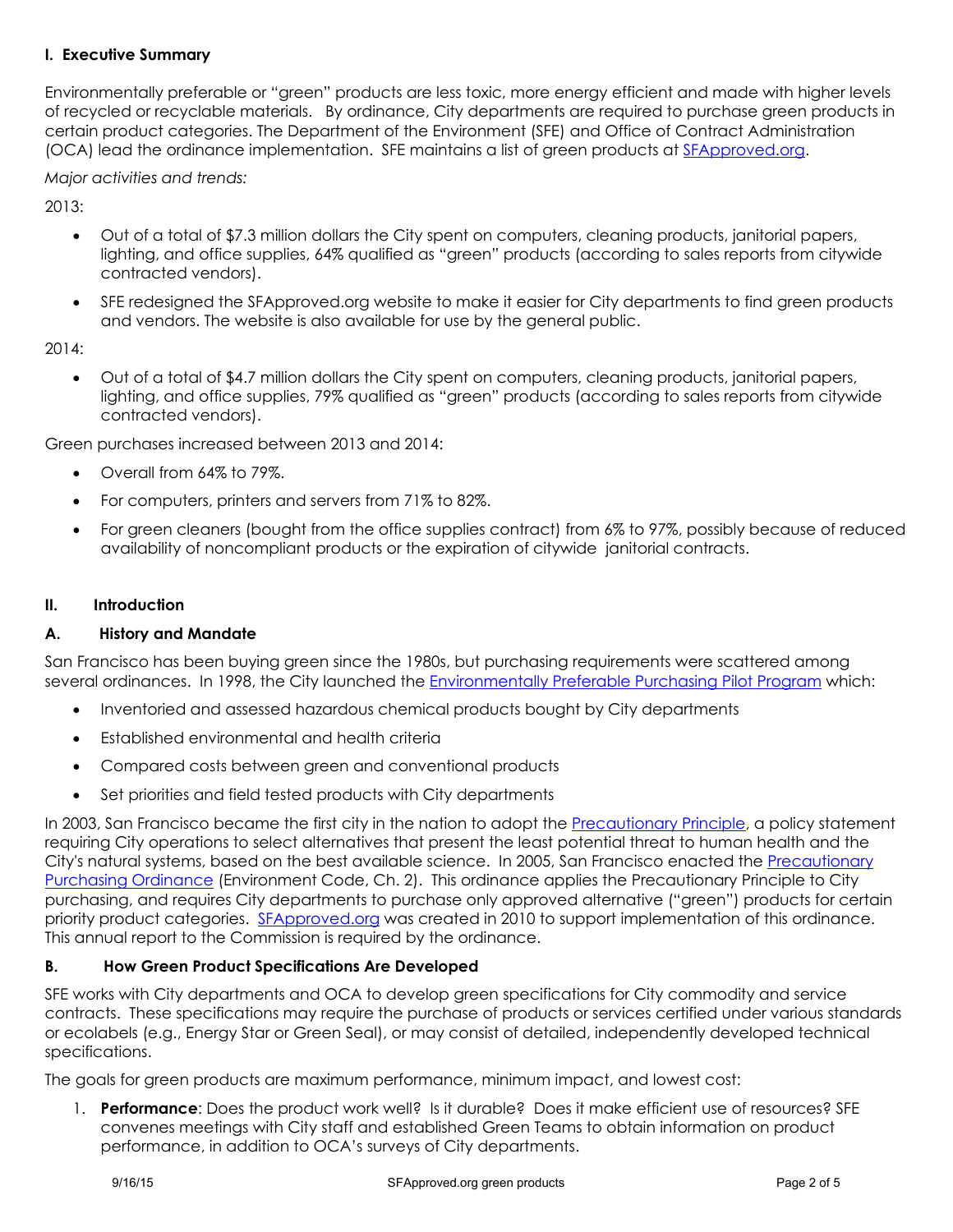- 2. **Impact**: Does the product have unacceptable worker health, public health, or environmental impacts? SFE takes the lead role in assessing impacts on human health and the environment and developing purchasing specifications accordingly.
- 3. **Cost**: Is it cost-effective in its manufacturing, use and disposal (life cycle) compared to its alternatives? OCA is responsible for obtaining the best possible prices on City purchases.

Green products and specifications are listed on SFApproved.org in one of two categories:

- 1. Required green products: City staff are required to buy only these products. These products meet all goals above and can save money because they are almost always in City contracts.
- 2. Suggested green products: City staff are encouraged to try these products and rate them at SFApproved.org so they might be included in future contracts. These products meet San Francisco's environmental and health criteria. Some products may need more research on cost or performance.

## <span id="page-2-0"></span>**C. Staff That Worked on Green Citywide Contracts**

- OCA: Abby Fard, Bill Jones, Deirdre Darley, Galen Leung, Jaci Fong, Jennifer Browne, Judy Wong, Ken Easton, Kofo Domingo, Pamela Olivier
- SFE: Bill Zeller, Chris Geiger, Jessian Choy, Julie Bryant, Soko Made

### <span id="page-2-1"></span>**II. Accomplishments**

## <span id="page-2-2"></span>**A. New Green Citywide Contracts and Products**

SFE and OCA worked on the following contracts:

- 1. Computers ("IT Store")
- 2. Fuel
- 3. Garment rentals
- 4. Integrated pest management services
- 5. Lighting fixtures (electrical materials)
- 6. Janitorial cleaners and papers
- 7. Office supplies
- 8. Reprographics printing
- 9. SFMTA cable car tickets

### SFE also:

- 1. Added the following new products to SFApproved.org:
	- o Safer [dish soap](http://www.sfapproved.org/dish-soaps) (Required)
	- o Safer [disinfectants](http://www.sfapproved.org/disinfectants) (Suggested)
	- o Hundreds of less-toxic, energy-efficient [lighting](http://www.sfapproved.org/new-city-lighting-list-might-brighten-your-day) products (Required)
- 2. Created regulations for these "Required" green products:
	- o [Compostable plastic bags](http://www.sfapproved.org/bags-compostable-plastic)
	- o [Computers & Monitors](http://www.sfapproved.org/computers-monitors)
	- o Cleaners: [bathroom cleaners,](http://www.sfapproved.org/bathroom-cleaners) [carpet extraction cleaners,](http://www.sfapproved.org/carpet-cleaners%5C) [cleaner degreasers,](http://www.sfapproved.org/cleaner-degreasers) [dish soaps,](http://sfapproved.org/dish-soaps) [floor](http://www.sfapproved.org/floor-cleaners)  [cleaners,](http://www.sfapproved.org/floor-cleaners) [finishes](http://www.sfapproved.org/floor-finishes) and [strippers,](http://www.sfapproved.org/floor-strippers) [furniture polish,](http://sfapproved.org/furniture-polish) [general purpose cleaners,](http://www.sfapproved.org/general-purpose-cleaners) [glass cleaners,](http://www.sfapproved.org/glass-cleaners) [hand](http://www.sfapproved.org/hand-soaps)  [soaps,](http://www.sfapproved.org/hand-soaps) [hand sanitizers,](http://sfapproved.org/sanitizers) [toilet cleaners \(acid\),](http://www.sfapproved.org/toilet-cleaners-acid) [toilet deodorizers](http://www.sfapproved.org/bathroom-toilet-deodorizers-hangers-pucks)
	- o [Lighting](http://www.sfapproved.org/new-city-lighting-list-might-brighten-your-day)

### <span id="page-2-3"></span>**B. Outreach**

To increase green purchases, SFE gave presentations to 269 people at 11 events on how to buy green products. SFE staff redesigned the SFApproved.org website to make it easier to find green product prices and vendors, as well as to address urgent security concerns.

### <span id="page-2-4"></span>**III. Helping the City Buy Green and Save Money**

Although buying safer, green products can reduce worker compensation costs, the City spent at least \$2.6 million in 2013 and \$971,753 in 2014 on products that were not considered green. To identify opportunities to reduce these purchases, SFE conducted meetings with 969 staff from 25 departments in 2010-14. Below are three common recommendations: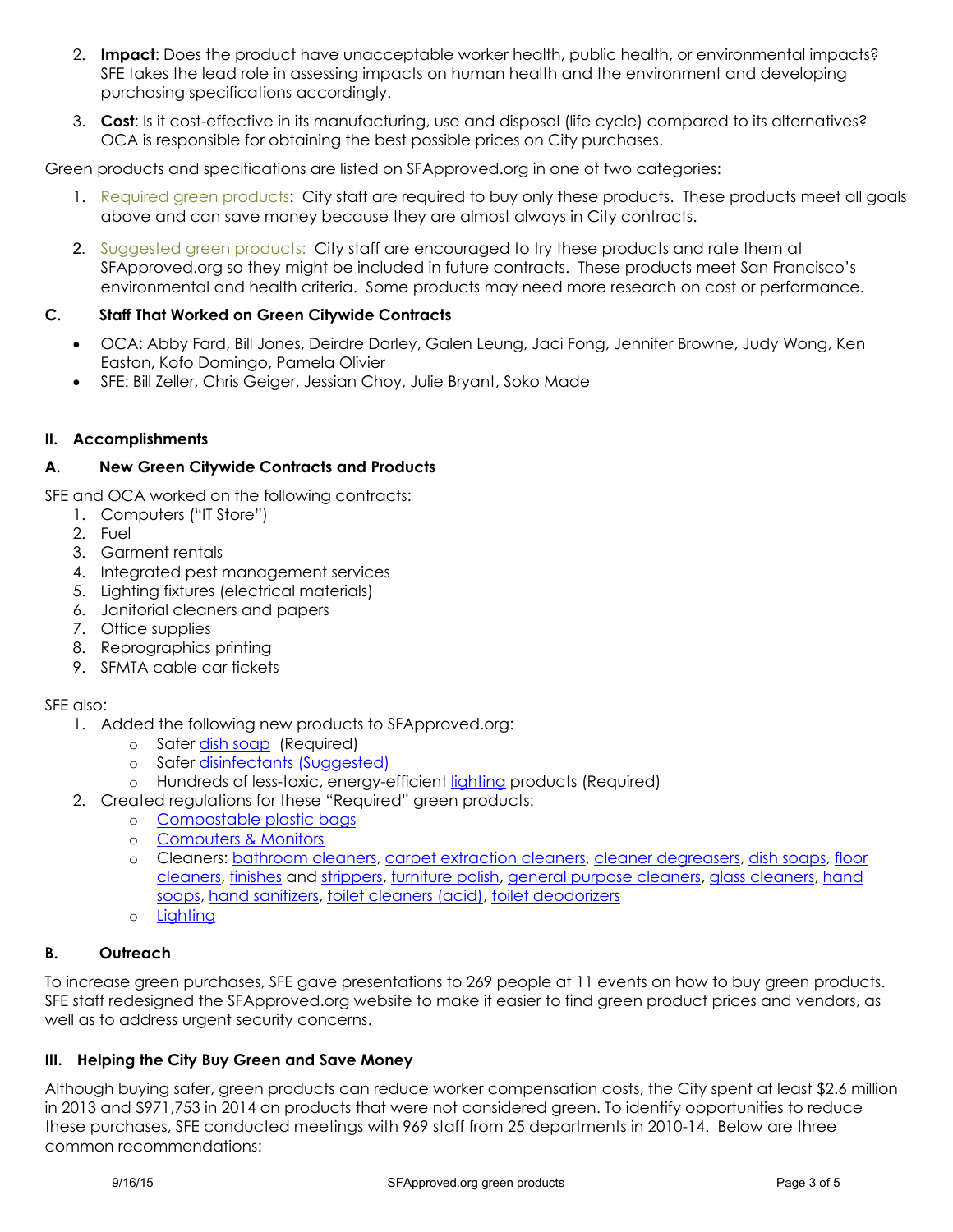# <span id="page-3-0"></span>**A. Incorporate Green Purchasing into Performance Appraisals**

If staff received formal credit from their supervisors for their green purchasing activities, they may be more motivated to seek out and purchase green products.

## <span id="page-3-1"></span>**B. Emphasize Online Stores for Citywide Contracts**

Online stores that streamline the purchasing process will drive up green purchases. For example, SFE and OCA customized the office supplies online store so City staff cannot see or buy prohibited products. City staff that SFE consulted with indicated that if other city vendors did likewise, green purchases would increase because it is much more difficult to buy prohibited products.

## <span id="page-3-2"></span>**C. Revamp City Purchasing Software to Steer Staff to Buy Green**

While SFApproved.org provides comprehensive information on green products, and clearly denotes which ones are "Required", the website does not allow staff to actually make a purchase. City staff do not always visit SFApproved.org to find the green products because it is an additional and time-consuming step. City staff have repeatedly suggested that San Francisco – like numerous other jurisdictions across the country -- should update its citywide purchasing software to more efficiently steer staff toward green products.

San Francisco is beginning a major upgrade of its purchasing and accounting systems in 2015, SFE plans to work closely with the Controllers Office and OCA to integrate green purchasing functionality into the new software. SFE is also researching ways to incorporate online store requirements into more citywide term contracts. In the coming year, SFE plans to update the City's specifications for computer and other IT equipment, assist vendors in rolling out the green cleaning training program specified in the new janitorial cleaners contract, and work closely with a few key city departments to improve their green purchasing performance.